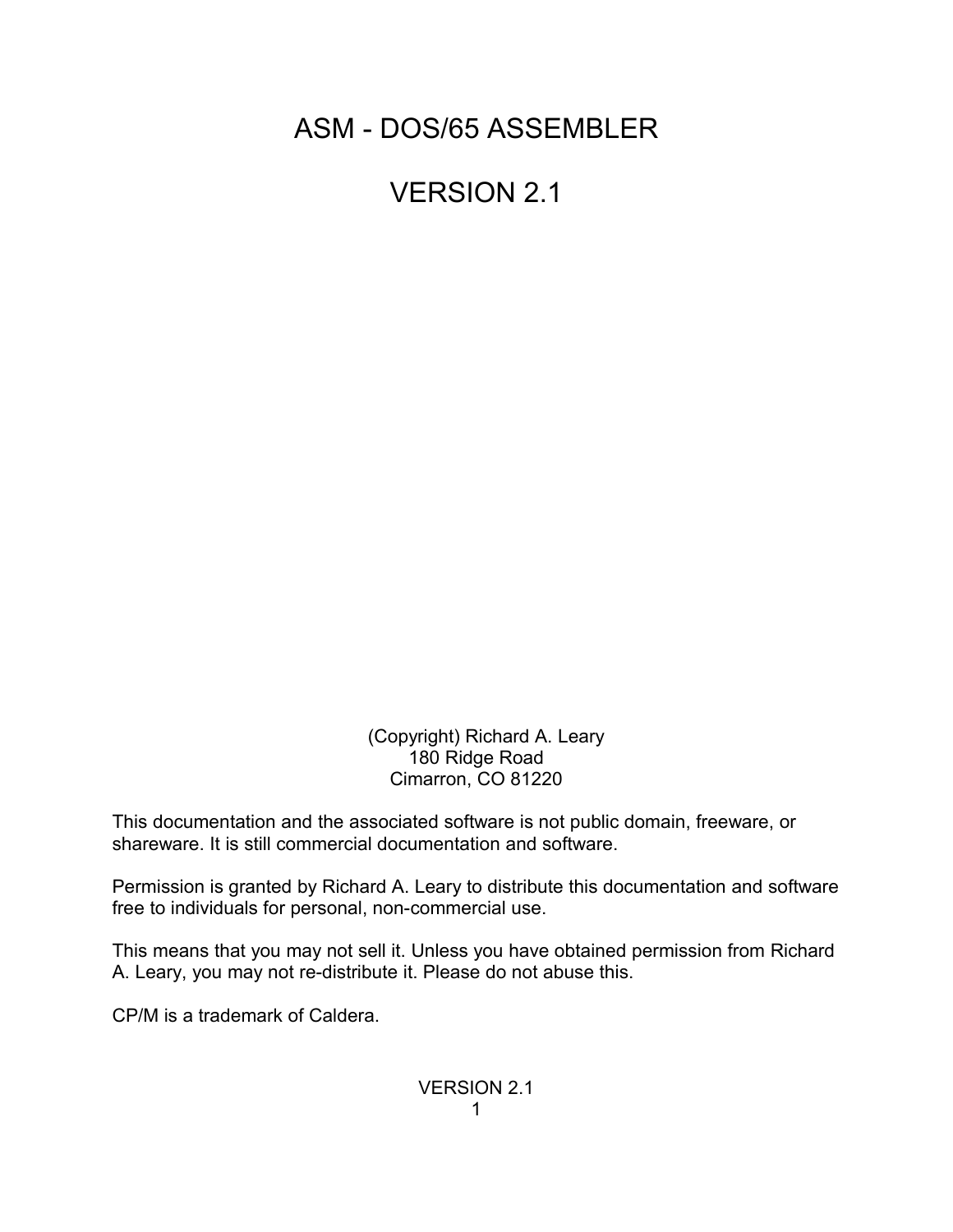# **TABLE OF CONTENTS**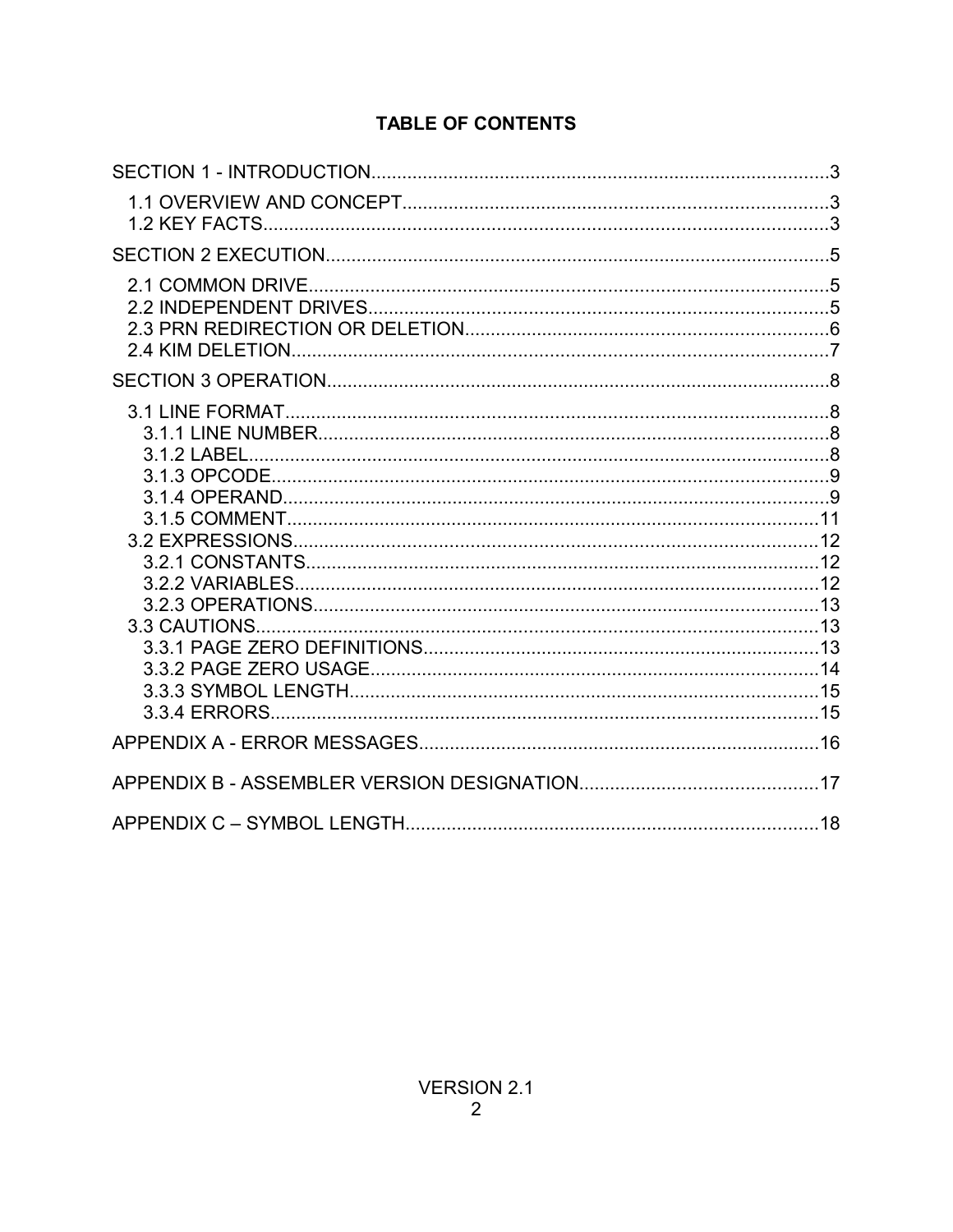## **SECTION 1 - INTRODUCTION**

#### 1.1 OVERVIEW AND CONCEPT

The DOS/65 assembler, file ASM.COM, assembles source files of type .ASM from disk and generates a hexadecimal code file of type .KIM. The .KIM file may be converted to a binary file using the program MAKECOM.COM and then executed. The .KIM file is also a normal ASCII text file and may be edited using the DOS/65 editor, EDIT.COM. The .KIM file may also be loaded (with or without an offset) and debugged using the DOS/65 debugger DEBUG.COM. The assembler also creates a listing file of type .PRN showing the source code and the object code.

#### 1.2 KEY FACTS

The assembler conforms to the MOS Technology standards and has a few extensions. Specifically, the assembler:

a. Allows use of the horizontal tab character (\$09) or (ctl-i)) as a field separator instead of a blank. Actually the tab can be used anywhere a space would be appropriate. Upon input of the source text, the tab is expanded to a modulo 8 column. The use of a tab within an ASCII string is also permissible but will produce results which may not be what was desired. For example, if "t" is the tab character, the string .BYT 'ABtCD' will be translated to .BYT 'AB CD', 'AB CD', etc. as a function of the source column, including any line number, at which the tab character appeared. If a tab is desired as part of a character string, the correct way is to use the syntax

.BYT 'AB',\$9,'CD'

b. Supports the use of < and >. as prefixes to an operand to signify the high and low bytes of the 16 bit value of the operand. The following examples may help in understanding this feature.

|    | T.ARET. | $=$   | \$FA23      |
|----|---------|-------|-------------|
| 23 |         | . BYT | $<$ T.ARET. |
| FА |         | . RYT | $>$ T.ARET. |

c. Supports use of ASCI characters as operands in an expression. Only single characters are allowed and the only allowable form is 'x' where x is the desired ASCII character. Confusion can arise since MOS Technology standards allow ASCII characters used as the only operands of an immediate instruction to drop the closing quote. Thus the following formats are legal:

```
.BYT 'A'
.BYT 'A'+3
LDA #'A
LDA \#'A'
            VERSION 2.1
```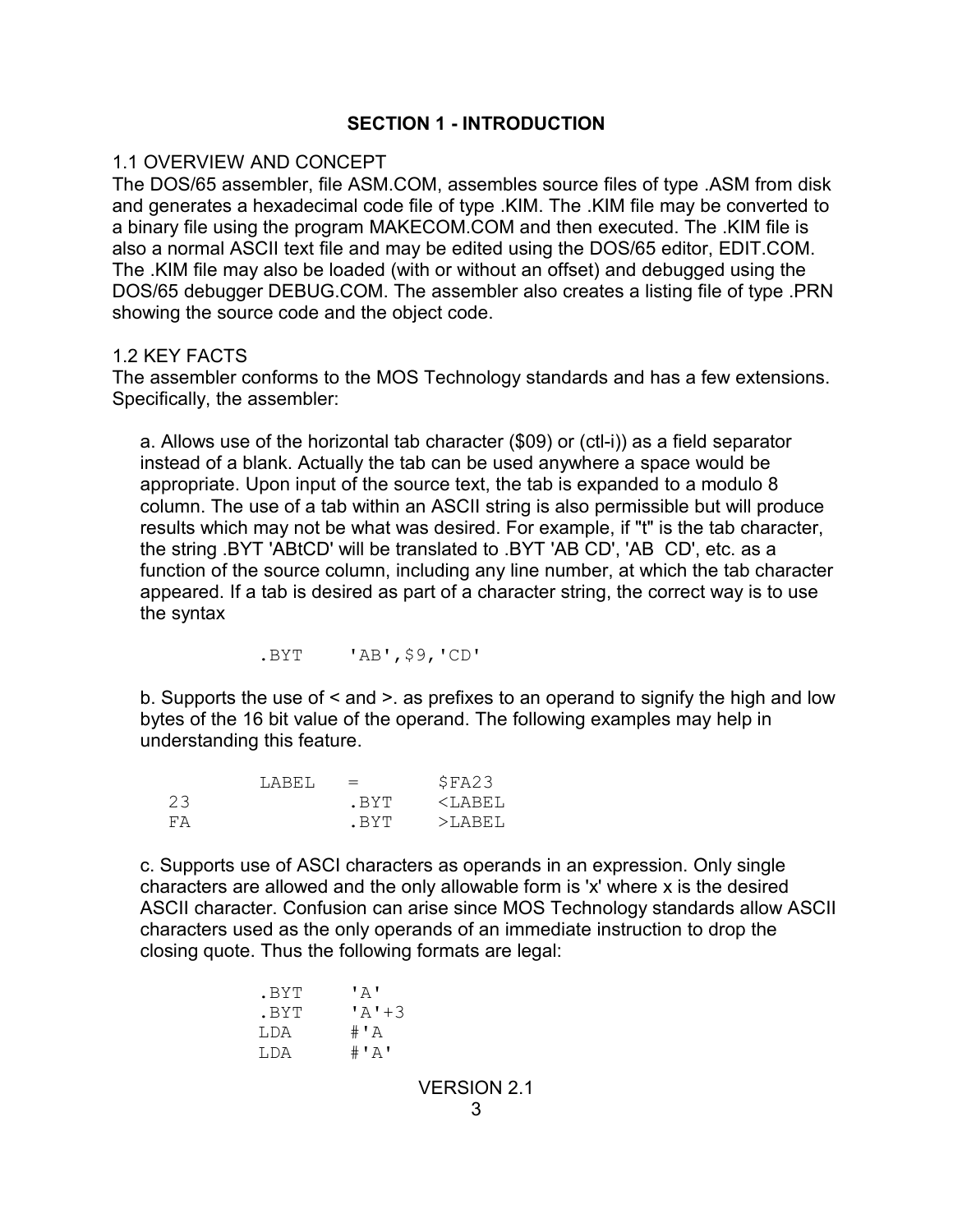$LDA$   $\#'A'+3$ 

while the following formats are illegal:

BYT 'A.<br>byt "A. .byt<br>LDA  $+ 4 + 3$ 

d. ASM.COM accepts both upper and lower case input and thus the following two lines would result in the same code:

> lda #45 LDA #45

Lowercase to uppercase conversion is not done within a string and thus the following .BYT directives would result in different code:

| .byt | 'ABC' |
|------|-------|
| .byt | 'abc' |

# NOTE

In this manual parentheses will be used to enclose the names of single characters, e.g., (cr) for carriage return. Parentheses are also used to enclose entire fields. The use will be evident from the context.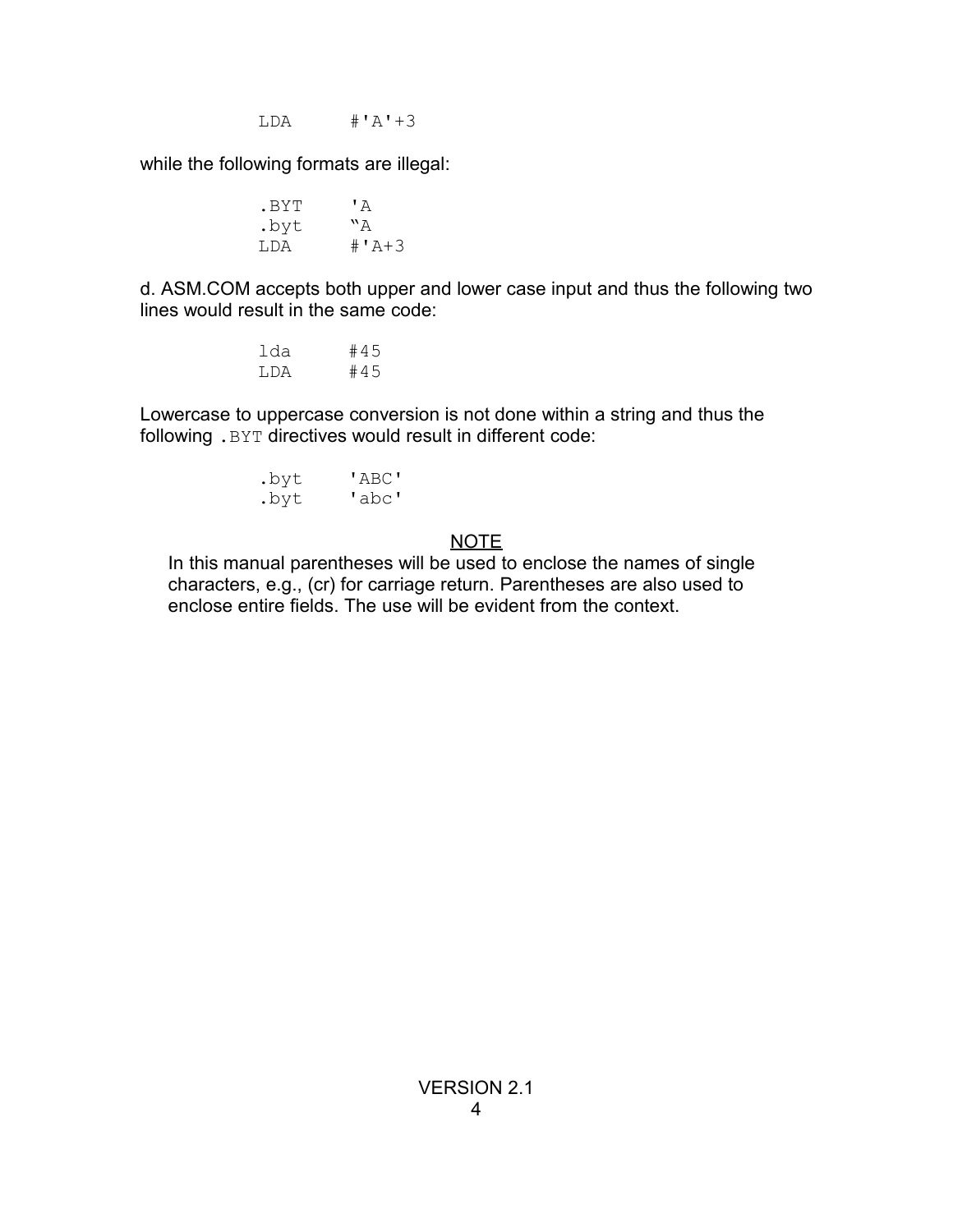# **SECTION 2 EXECUTION**

## 2.1 COMMON DRIVE

If the .ASM, .KIM, and .PRN files are to be located on the same drive the assembler is executed by use of a CCM command line similar to the examples which follow (user inputs are underlined):

| <b>CCM INPUT</b> | <b>ACTION</b>                                                                                                                                                                                                                         |
|------------------|---------------------------------------------------------------------------------------------------------------------------------------------------------------------------------------------------------------------------------------|
| A>asm source     | ASM.COM is loaded from the default drive (A). Assembles file<br>SOURCE.ASM on the default drive. Object code file<br>SOURCE. KIM is written to the default drive and the listing file,<br>SOURCE PRN is written to the default drive. |
|                  | A>asm b: source Same as first example except that SOURCE.ASM is read from<br>drive B and SOURCE. KIM and SOURCE. PRN are written to<br>drive B.                                                                                       |
|                  | A>b: asm source Same as first example except that ASM.COM is loaded from<br>drive B. SOURCE.ASM, SOURCE.KIM, and SOURCE.PRN<br>remain on drive A.                                                                                     |
| A>b:asm b:source | In this example ASM.COM, SOURCE.ASM,<br>SOURCE.KIM, and SOURCE.PRN are all on drive B.                                                                                                                                                |

The assembler command sequence can be generalized as follows:

(drive:)asm (drive:)name

where the (drive:) terms represent optional items as discussed above.

## 2.2 INDEPENDENT DRIVES

ASM.COM also allows independent selection of the drive for the .ASM file, the drive for the .KIM file, and the drive for the .PRN file. The command lines shown above required the drive for those files to be the same and to be either the default or the drive specified by a prefix to the file name. The following command lines illustrate how to alter that drive assignment:

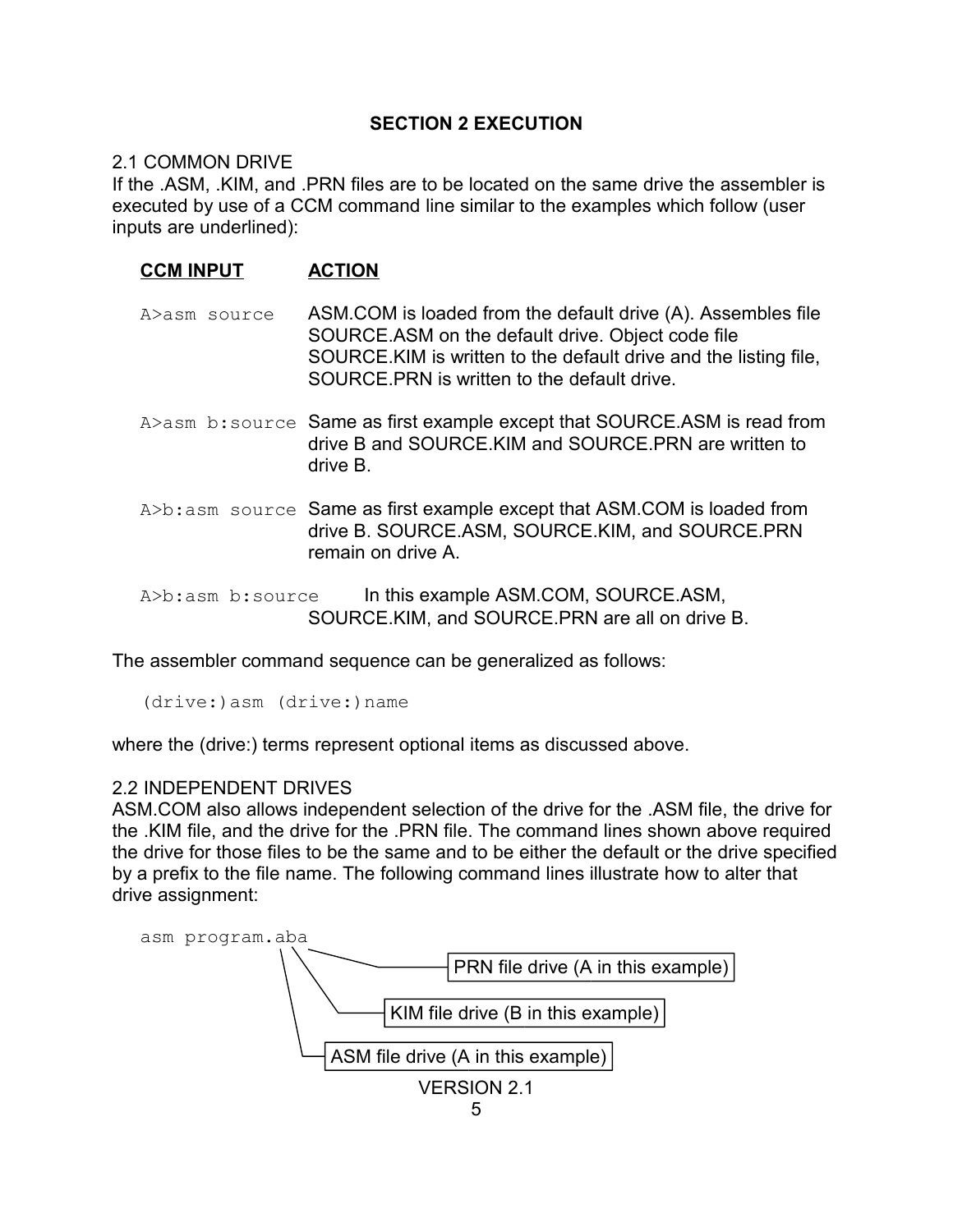

A logical description of the logic used by ASM to determine the drive for each file is as follows:

```
DRIVE(.ASM)=DEFAULT
DRIVE(.KIM)=DEFAULT
DRIVE(.PRN)=DEFAULT
IF PREFIX
  THEN
     DRIVE(.ASM)=PREFIX
     DRIVE(.KIM)=PREFIX
     DRIVE(.PRN)=PREFIX
IF (FIRST CHAR AFTER . = BLANK)
  THEN
     EXIT
  ELSE
     DRIVE(.ASM)=FIRST CHAR AFTER .
IF (SECOND CHAR AFTER . = BLANK)
  THEN
     EXIT
  ELSE
     DRIVE(.KIM)=SECOND CHAR AFTER .
IF (THIRD CHAR AFTER . = BLANK)
  THEN
     EXIT
  ELSE
     DRIVE(.PRN)=THIRD CHAR AFTER .
EXIT
```
# 2.3 PRN REDIRECTION OR DELETION

If it is desired to send the .PRN file only to the console then the command line format shown in Section 2.2 can be used except that the third position after the "." is entered as a X. Thus the command line

asm program.abx

would read the .ASM file from drive A, write the .KIM file to drive B, and send the .PRN file to the console. If it is desired to completely eliminate the .PRN file then the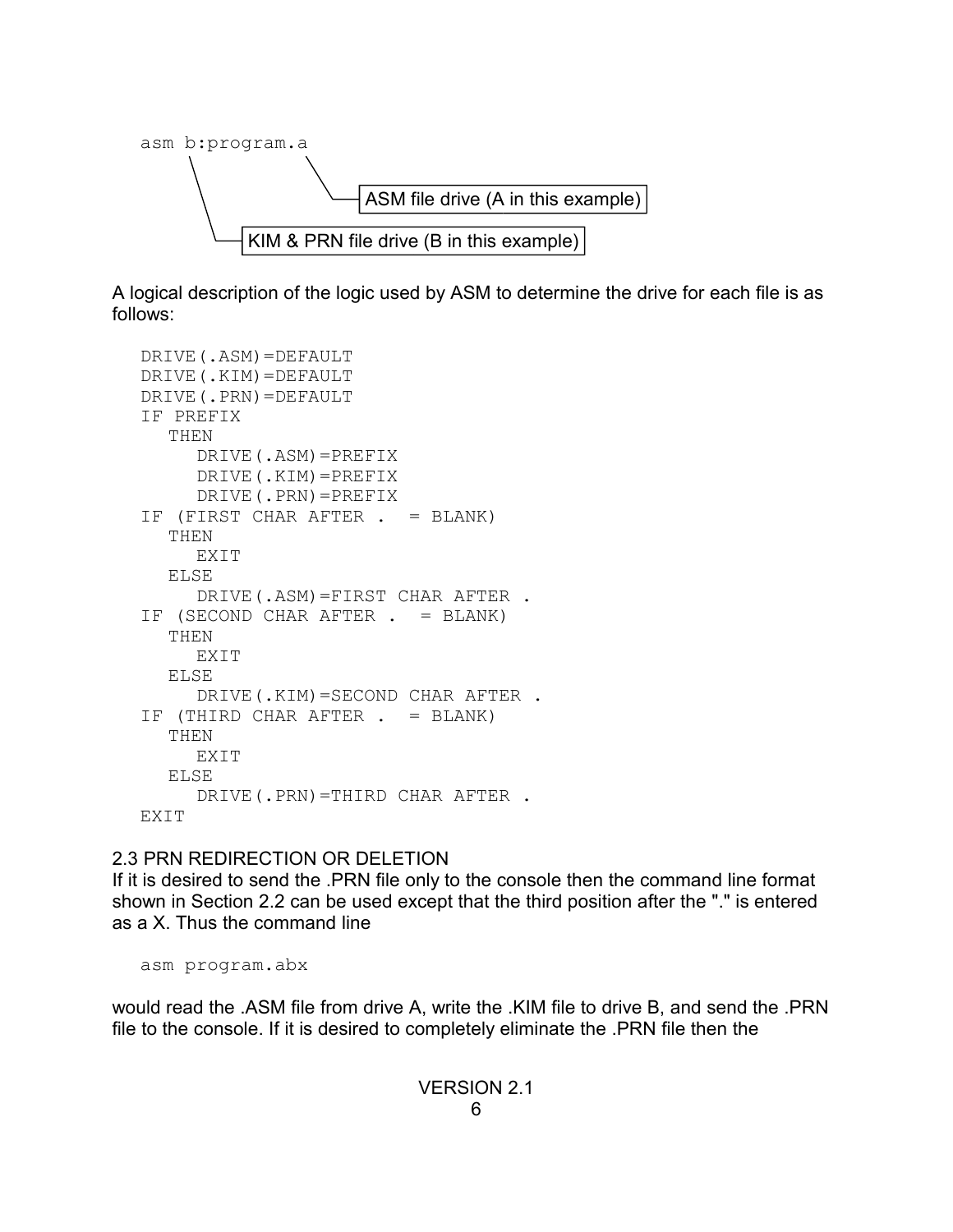command line format shown in section 2.2 can be used except that the third position after the "." is entered as a Z. Thus the command line

asm program.abz

would function like the previous example but would not produce a .PRN file.

# 2.4 KIM DELETION

If it is desired to completely eliminate the .KIM file then the command line format shown in Section 2.2 can be used except that the second position after the "." is entered as a Z. Thus the command line

asm program.azx

would read the .ASM file from drive A, produce no .KIM file, and would send the .PRN file to the console.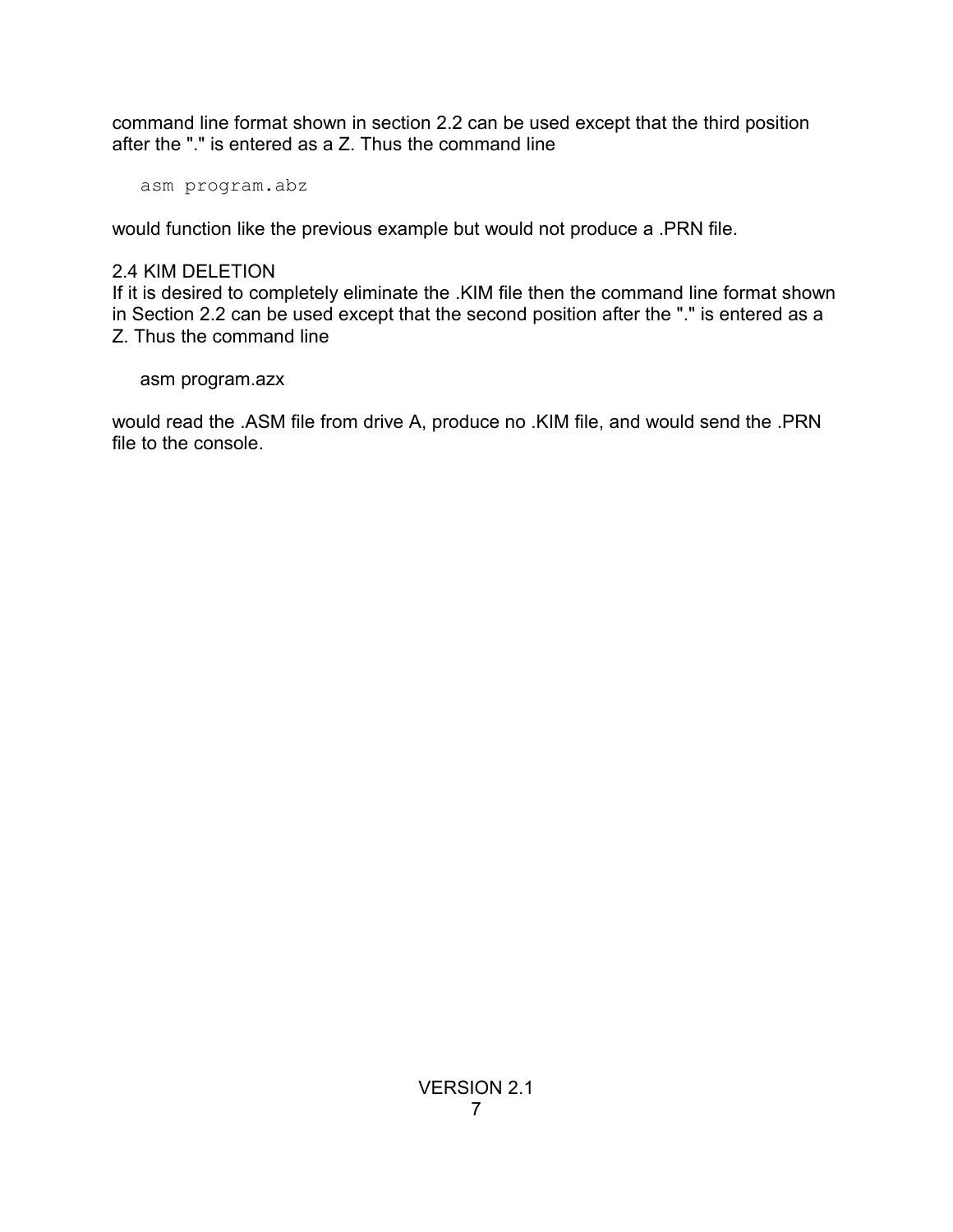# **SECTION 3 OPERATION**

As discussed in Section 1.2, the assembler is compatible with the MOS Technology standards with respect to operands, opcodes, labels and comments. It does not provide the same set of assembler directives as defined in either the Cross Assembler or the Microcomputer Family KIM Assembler Manual. The directives provided and each element of the syntax will be discussed in detail in the following sections.

# 3.1 LINE FORMAT

The general format for an input line to the assembler is

(line number) (label) (opcode) (operands) (comments)(cr)(lf)

The parentheses indicate that the applicable field is not absolutely necessary in all lines. The only elements which must appear in each line are the (cr) and (lf) characters at the end of the line. Each field, if present, must be separated from adjacent fields by a (blank) or a (tab). If certain fields are present, it may then be necessary to include other fields. In particular, many of the legal opcodes require an operand and thus the operand field must be present when those opcodes are used. The comment field is always optional and the label field is only needed when the line must be referenced by another line. Lines are limited to a length of 80 characters in addition to the (cr) and (lf).

# 3.1.1 LINE NUMBER

The line number field is always optional and even if present will be ignored by the assembler as long as it consists only of contiguous decimal digits.

# 3.1.2 LABEL

A label is a string of alphanumeric characters which must begin with an uppercase or lowercase alphabetic character (A through Z or a through z) and is limited in length to a predetermined value. The standard length is 16 characters, however, as explained in the Appendix, the assembler can be configured to limit label lengths to other values.

The characters A, S, P, X and Y (uppercase or lowercase) are reserved for special uses by the assembler and may not be used as labels nor may any of the 56 legal opcodes. Also, labels may not contain any characters other than alphabetic characters or the decimal digits 0 through 9. Labels need not begin in the first column of each line, but if used must begin with the first non-blank or non-tab character in the line. The following are examples of legal and illegal labels: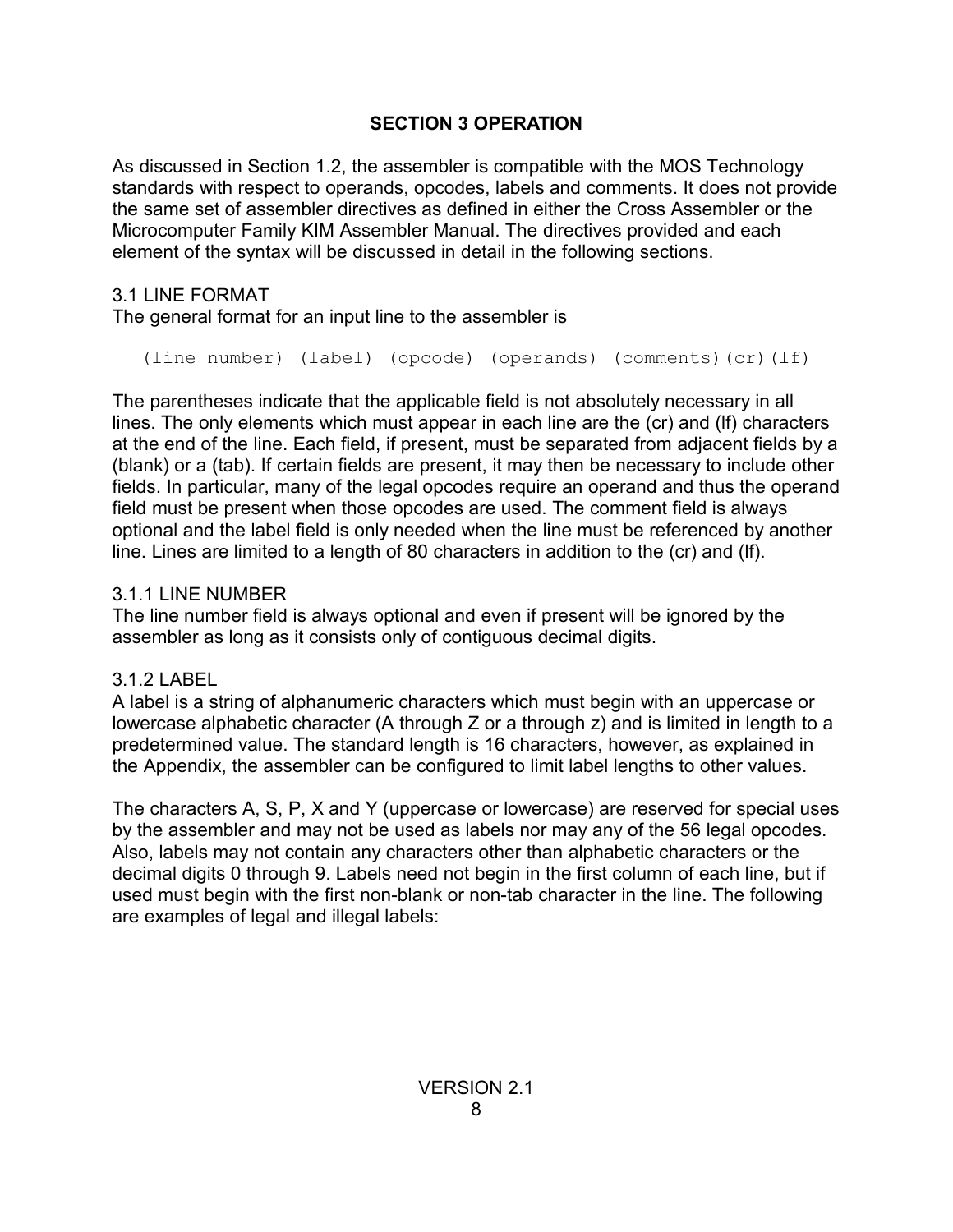| <b>LEGAL</b>   | <b>ILLEGAL</b>    | <b>REASON</b>    |
|----------------|-------------------|------------------|
| LOAD           |                   | reserved         |
| A <sub>1</sub> | <b>AND</b>        | opcode           |
| opcode         | າ                 | first not alpha  |
| TWO1T          | <b>B</b> \$       | non-alphanumeric |
| theand         | A1234567890123456 | too long         |
| <b>ANDORA</b>  |                   |                  |

### 3.1.3 OPCODE

The opcode field may contain one of the 56 legal opcodes or one of the legal assembler directives. The legal opcodes are listed in Table 1 and the legal assembler directives are listed in Table 2. The user is referred to the 6502 Programming Manual for the details about each opcode and its allowable addressing modes or operands. Except for the equate (=), the assembler directives are distinguished from the opcodes by use of a leading period. While the assembler directives are listed in Table 2 using the "full" name, only the first three characters are significant and are actually used by the assembler when matches are attempted between the input and the legal assembler directives. Thus, the mnemonics shown in the minimum name column are all that need be used.

Neither the .END nor . PAG directive can have an operand field. The  $=$ , .BYT, .WOR, and .OPT directives must have one or more operands. If more than one operand is used, then they are separated by commas. The value of each operand for the .BYT directive must be between \$00 and \$FF (inclusive) while the value of each operand for the = and .WOR directives must be between \$0000 and \$FFFF (inclusive). The operands for the .OPT directive are not operands in the usual sense but are parameters which are used to set the various flags maintained by the assembler. Table 3 shows the full set of parameters which may be used. As was the case for the directives only the first three characters need be used. The parameters may be used in any order and any number of them may be used as long as the line length restrictions are not violated. If complementary parameters (e.g., SYM and NOS) are used in a single line, the last (rightmost) parameter used will be in effect upon printing of that line and processing of the next line. If no .OPT directive is used, the conditions marked as default will be in effect for the assembly.

## 3.1.4 OPERAND

Except for the .OPT assembler directive parameters discussed in Section 3.1.1.3, operands must be legal expressions. The only exceptions to that rule are a) those operands which can address the accumulator (e.g., ASL A) in which case an A is used as the operand, b) those opcodes which have no operand (e.g., CLC), and c) those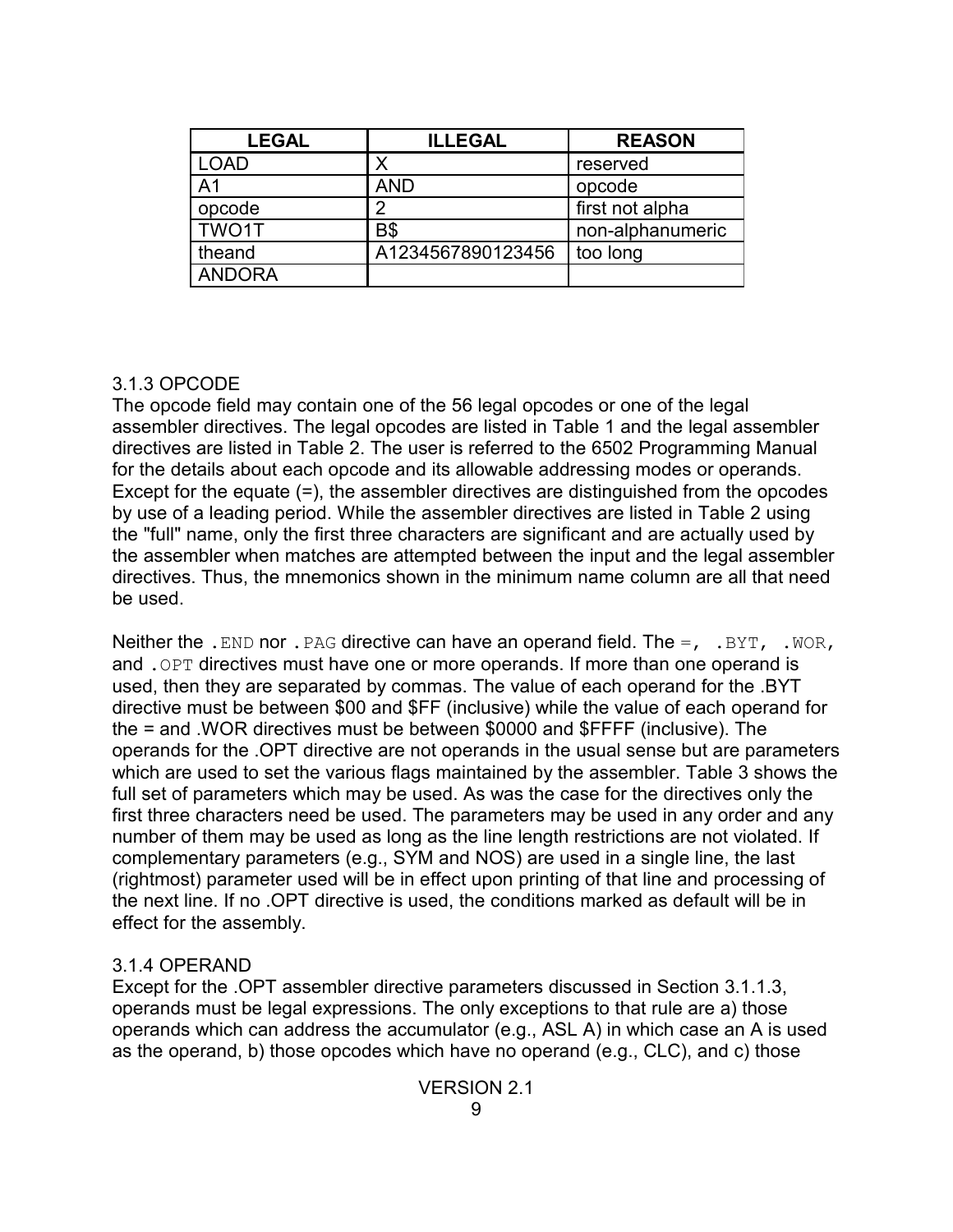opcodes which, because of the addressing mode used (e.g., LDA #VALUE or LDA (VALUE),Y) have a complex operand format. In the latter case a portion of the operand field must still be a legal expression. For the examples shown the term "VALUE" must be a legal expression as defined in Section 3.1.2. The special formats required for the various addressing modes are summarized in Table 4. In all cases (expr) must be greater than or equal to zero. For further detail see the 6502 Programming Manual.

| ADC Add Operand with Carry         | AND And Operand with                     | ASL Shift Operand Left One                 | BCC Branch on Carry Clear          |
|------------------------------------|------------------------------------------|--------------------------------------------|------------------------------------|
| to Accumulator                     | Accumulator<br>BEQ Branch on Zero Result | <b>Bit</b><br>BIT Test Bits in Memory with | <b>BMI Branch on Results Minus</b> |
| BCS Branch on Carry Set            |                                          | Accumulator                                |                                    |
| <b>BNE Branch on Result not</b>    | <b>BPL Branch on Result Plus</b>         | <b>BRK Break</b>                           | <b>BVC Branch on Overflow</b>      |
| Zero                               |                                          |                                            | Clear                              |
| BVS Branch on Overflow Set         | CLC Clear Carry Flag                     | <b>CLD Clear Decimal Mode</b>              | CLI Clear Interrupt Disable Bit    |
| CLV Clear Overflow Flag            | <b>CMP Compare Accumulator</b>           | CPX Compare Index X and                    | CPY Compare Index Y and            |
|                                    | and Operand                              | Operand                                    | Operand                            |
| DEC Decrement Operand by           | DEX Decrement Index X by                 | DEY Decrement Index Y by                   | <b>EOR Exclusive-or Operand</b>    |
| One                                | One                                      | One                                        | with Accumulator                   |
| INC Increment Operand by           | INX Increment X by One                   | INY Increment Y by One                     | <b>JMP Jump to New Location</b>    |
| One                                |                                          |                                            |                                    |
| JSR Jump to New Location           | <b>LDA Load Accumulator</b>              | LDX Load Index X                           | LDY Load Index Y                   |
| Saving Return Address              |                                          |                                            |                                    |
| LSR Shift Operand One Bit          | NOP No Operation                         | ORA Or Operand with                        | PHA Push Accumulator on            |
| Right                              |                                          | Accumulator                                | Stack                              |
| <b>PHP Push Processor Status</b>   | PLA Pull Accumulator from                | <b>PLP Pull Processor Status</b>           | ROL Rotate Operand One Bit         |
| on Stack                           | <b>Stack</b>                             | from Stack                                 | Left                               |
| ROR Rotate Operand One Bit         | RTI Return From Interrupt                | RTS Return from Subroutine                 | SBC Subtract Operand and           |
| Right                              |                                          |                                            | Carry from Accumulator             |
| SEC Set Carry Flag                 | SED Set Decimal Mode                     | SEI Set Interrupt Disable                  | <b>STA Store Accumulator</b>       |
|                                    |                                          | <b>Status</b>                              |                                    |
| STX Store Index X                  | STY Store Index Y                        | <b>TAX Transfer Accumulator to</b>         | TAY Transfer Accumulator to        |
|                                    |                                          | Index $X$                                  | Index Y                            |
| <b>TSX Transfer Stack Register</b> | TXA Transfer Index X to                  | TXS Transfer Index X to Stack              | TYA Transfer Index Y to            |
| to Index X                         | Accumulator                              | Register                                   | Accumulator                        |

#### TABLE 1. OP CODES

#### TABLE 2. ASSEMBLER DIRECTIVES

| <b>FULL NAME</b> | <b>MINIMUM NAME</b> | <b>MEANING</b>                 |
|------------------|---------------------|--------------------------------|
| .END             | . END               | End Assembly                   |
| .BYTE            | .BYT                | Define Byte Values             |
| .WORD            | .WOR                | Define Word Values             |
| .OPTION          | .OPT                | <b>Set Assembler Options</b>   |
|                  |                     | Equate Label to Expression     |
| . PAGE           | .PAG                | Insert Formfeed in List Output |

#### **NOTE**

If the NOLIST option is set then the .PAGE directive will not cause a formfeed to be inserted in the .PRN file. The Formfeed character used by .PAGE is determined by the Formfeed character in the console definition block in SIM.

#### VERSION 2.1 10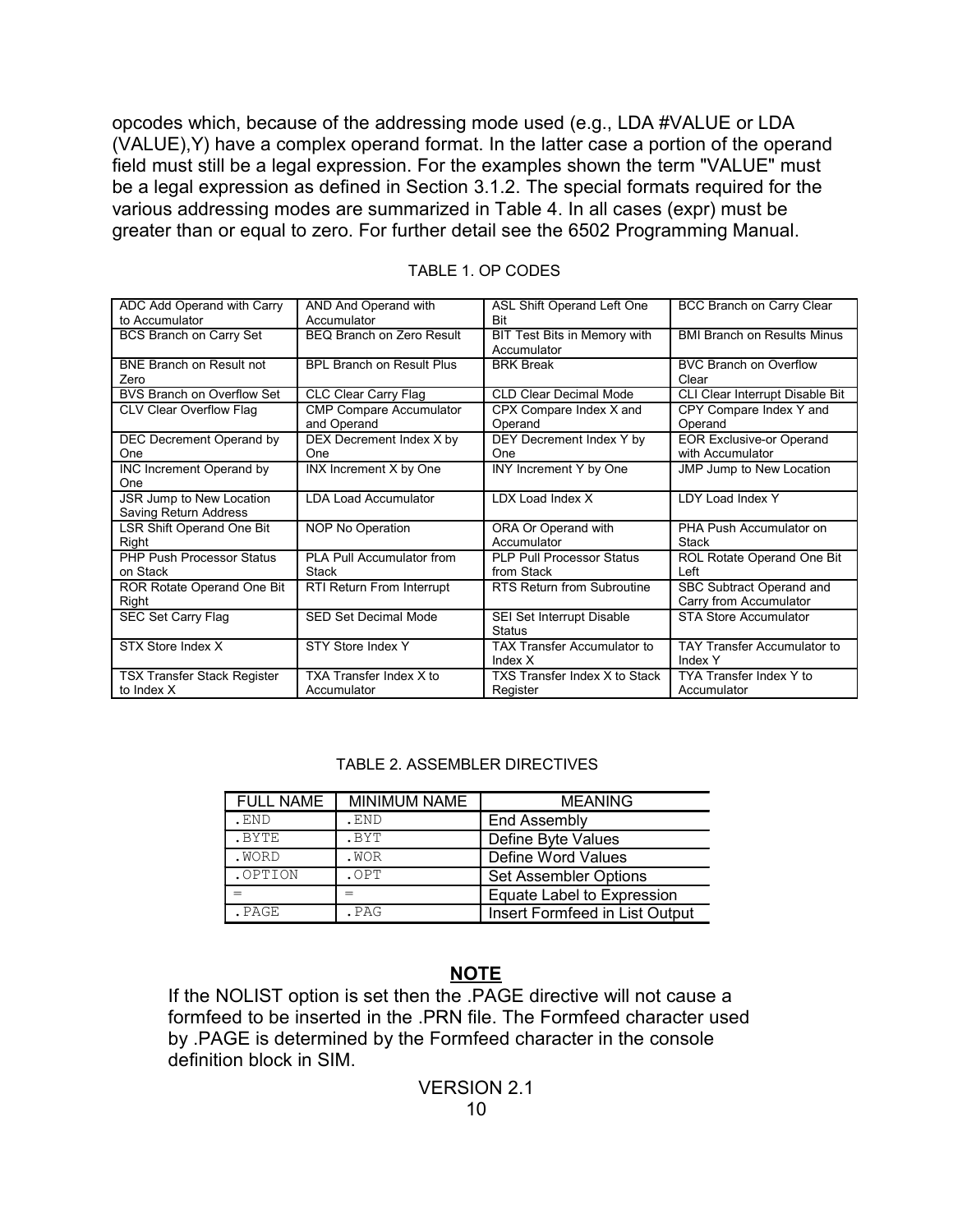#### TABLE 3. OPTION PARAMETERS

| <b>FULL NAME</b> | <b>MINIMUM NAME</b> | <b>MEANING</b>                |
|------------------|---------------------|-------------------------------|
| *SYMBOLS         | SYM                 | <b>Print Symbol Table</b>     |
| NOSYMBOLS        | <b>NOS</b>          | Do Not Print Symbol Table     |
| *ERRORS          | ERR                 | If NOLIST Print Errors        |
| <b>NOERRORS</b>  | NOE                 | If NOLIST Do Not Print Errors |
| $*LIST$          | LIS                 | <b>Write Listing</b>          |
| NOLIST           | <b>NOL</b>          | Do Not Write Listing          |
| <b>GENERATE</b>  | GEN                 | <b>Print Strings</b>          |
| *NOGENERATE      | <b>NOG</b>          | Do Not Print Strings          |
| $*$ KIM          | KIM                 | Generate KIM file             |
| NOKIM            | NOK                 | Do Not Generate KIM File      |

\*Default Values

| <b>MODE</b>   | <b>FORMAT</b> | <b>COMMENTS</b>                       |
|---------------|---------------|---------------------------------------|
| Accumulator   | Α             |                                       |
| Absolute      | (expr         |                                       |
| Zero Page     | (expr)        | (expr) must be $<$ 256                |
| Implied       | no operand    |                                       |
| Immediate     | (expr         | (expr) must be $<$ 256                |
| (Indirect, X) | ((expr), X)   | (expr) must be $<$ 255                |
| (Indirect), Y | ((expr)), Y   | $\exp$ ) must be < 255                |
| Zero Page, X  | (expr), X     | (expr) must be $<$ 256                |
| Absolute, X   | expr), X      |                                       |
| Absolute, Y   | expr), Y      |                                       |
| Relative      | (expr         | (expr)-* must be $> -128$ and $< 128$ |
| Indirect      | ((expr))      |                                       |
| Zero Page, Y  | expr), Y      | expr) must be 256                     |

#### TABLE 4. OPERAND FORMATS

NOTE (expr) is an expression meeting the requirement of Section 3.1.2.

## 3.1.5 COMMENT

The comment field may contain any arbitrary text (upper or lower case) and is used to explain the programmer's intent. The comment field may begin at any time if preceded by a (;). If the preceding fields (i.e., opcode and operand) are present then the comment field need not begin with a (;). The following examples show legal and illegal

| I FGAI        | II I FGAI    |
|---------------|--------------|
| :comment      | .byt comment |
| BYT 3 comment | A comment    |
|               |              |

comments.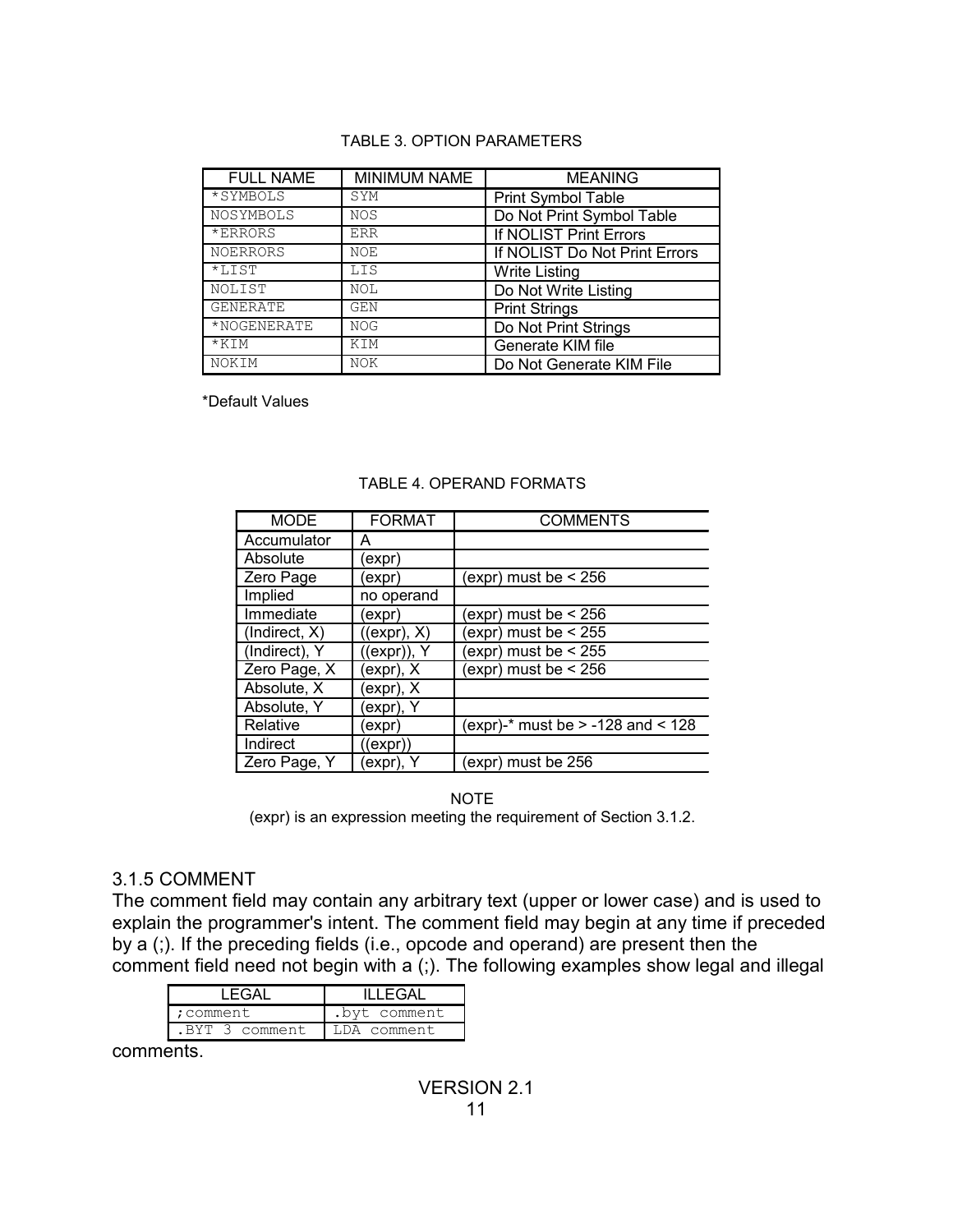# 3.2 EXPRESSIONS

The key to the effective use of an assembler is an understanding of the power available in formulating expressions. The following sections define the terms which make up expressions and how they may be combined.

# 3.2.1 CONSTANTS

The assembler recognizes both numeric and non-numeric constants. The numeric constants may be of the following types:

| <b>Binary</b>     | %bbbbbbbbbbbbbbb |
|-------------------|------------------|
| Octal             | <b>COOOOO</b>    |
| Decimal           | nnnnn            |
| Hexadecimal Shhhh |                  |

b, o, n, or h represent single binary (0, 1), octal (0 through 7), decimal (0 through 9), or hexadecimal (0 through 9, A through F, and a through f) digits respectively. As few as one digit may be used or as many as required to represent values up to the limit (65535 or its equivalent) imposed by use of 16 bits for each value may be used.

Non-numeric constants may be single ASCII characters enclosed in quotes such as

 $'$  A $'$  $'z'$  $'$  \*  $'$ 

or may be strings enclosed in quotes (e.g., 'ABC\*\$' or "Error Message"). While single character constants can be used in any expression, strings must be used by themselves and only as an operand of a .BYT assembler directive. If a single ASCII character is used as the operand in an immediate addressing mode the closing quote is not required. If a quote is desired as a member of a string, then a pair is used. Thus

'a quote '' is needed'

would be loaded as the string

a quote ' is needed

# 3.2.2 VARIABLES

A variable is nothing more than a label. It must be defined somewhere in the program. When encountered during the assembly the symbol is replaced by its value. The only variable which has special meaning is the character \*. This character represents the value of the program counter and if used in an expression will be replaced with the value the program counter had prior to the start of the line in which it is used. As the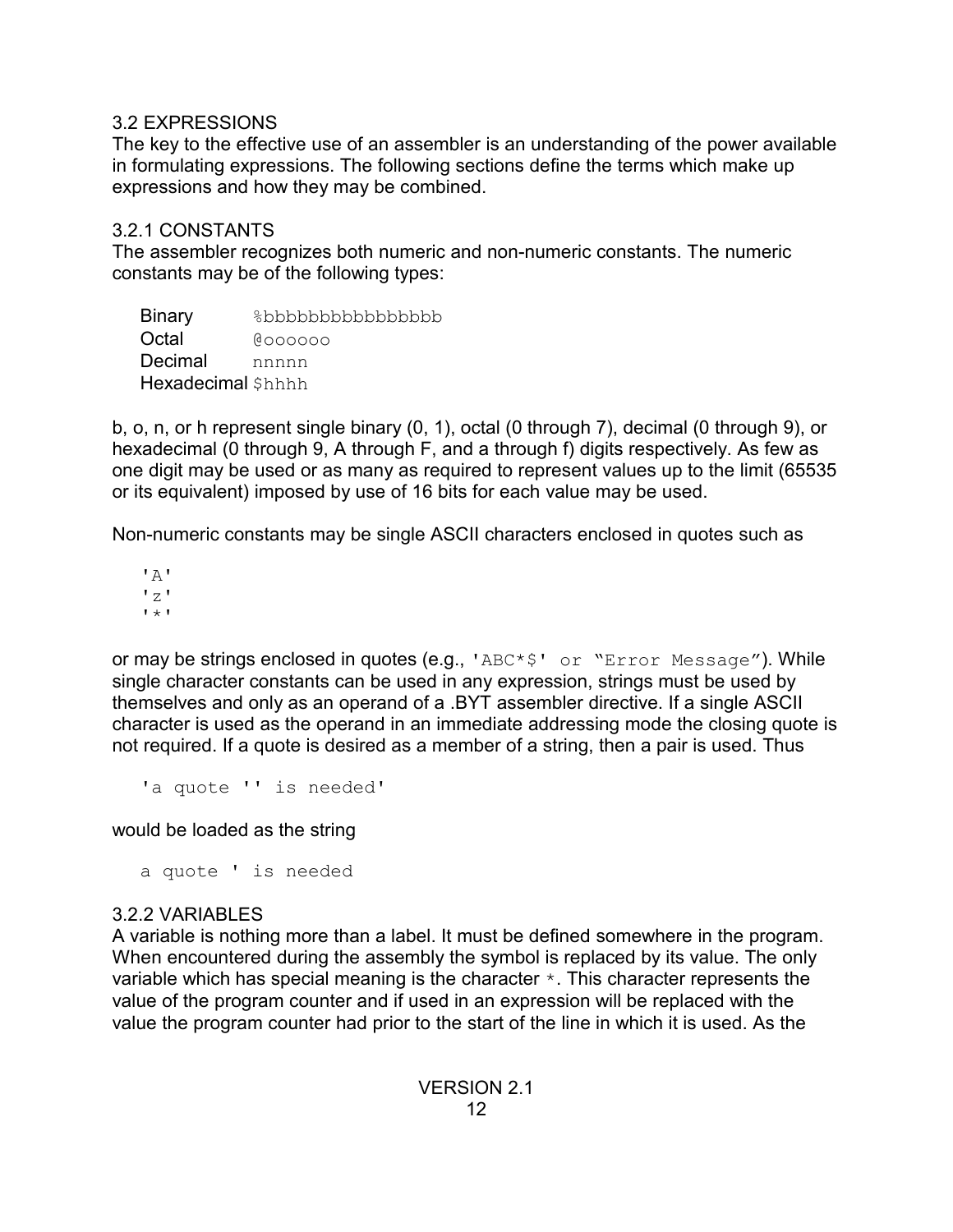character  $*$  is also used to signify multiplication operation, care must be exercised to ensure that the correct result is obtained.

# 3.2.3 OPERATIONS

The available operations include the following:

# UNARY -  $>$  $\lt$ BINARY - +  $*$  (multiplication)

/ (division)

The unary operators  $\langle$  and  $\rangle$  must be applied only to labels and yield a value equal to the most significant and least significant bytes respectively of the label. The binary operators have no precedence; hence, all expressions are evaluated in strict left to right order. If overflow results from an addition operation, the expression will be considered to be erroneous as will a final result which is negative. Overflow in multiplication is ignored as is the remainder resulting from a division operation. The following are examples of valid and invalid expressions under these rules.

| <b>EXPRESSION</b>      | <b>VALUE</b>  | <b>ERROR</b>                     |
|------------------------|---------------|----------------------------------|
| $$FFF*SFFF$            | <b>\$E001</b> | No                               |
| <b>\$F7FF+\$1000</b>   | \$07FF        | Yes (Overflow)                   |
| $10 - 15$              | <b>\$FFFB</b> | Yes (Negative)                   |
| \$15/\$33              | \$0000        | No                               |
| $<$ LABEL+1            | \$0040        | No (for LABEL = $$173F$ )        |
| $***7+1$               | \$0403        | No (for $* = $201$ )             |
| $\overline{x}$ - \$300 | \$FFO1        | Yes (Negative) (for $* = $201$ ) |

# 3.3 CAUTIONS

Although it is impossible to protect the programmer from all possible errors some are discussed in the following sections.

# 3.3.1 PAGE ZERO DEFINITIONS

Perhaps the easiest error to fall prey to in using the assembler is the failure to define page zero addresses prior to their use in an operand field. This error will usually (not necessarily always) give a "Label Previously Defined" error at some line following the line which had the forward reference to page zero. The reason is simple - if during the first pass the assembler encounters an operand field containing an undefined label, it will allocate three bytes for the opcode and operand. If the label is later defined as a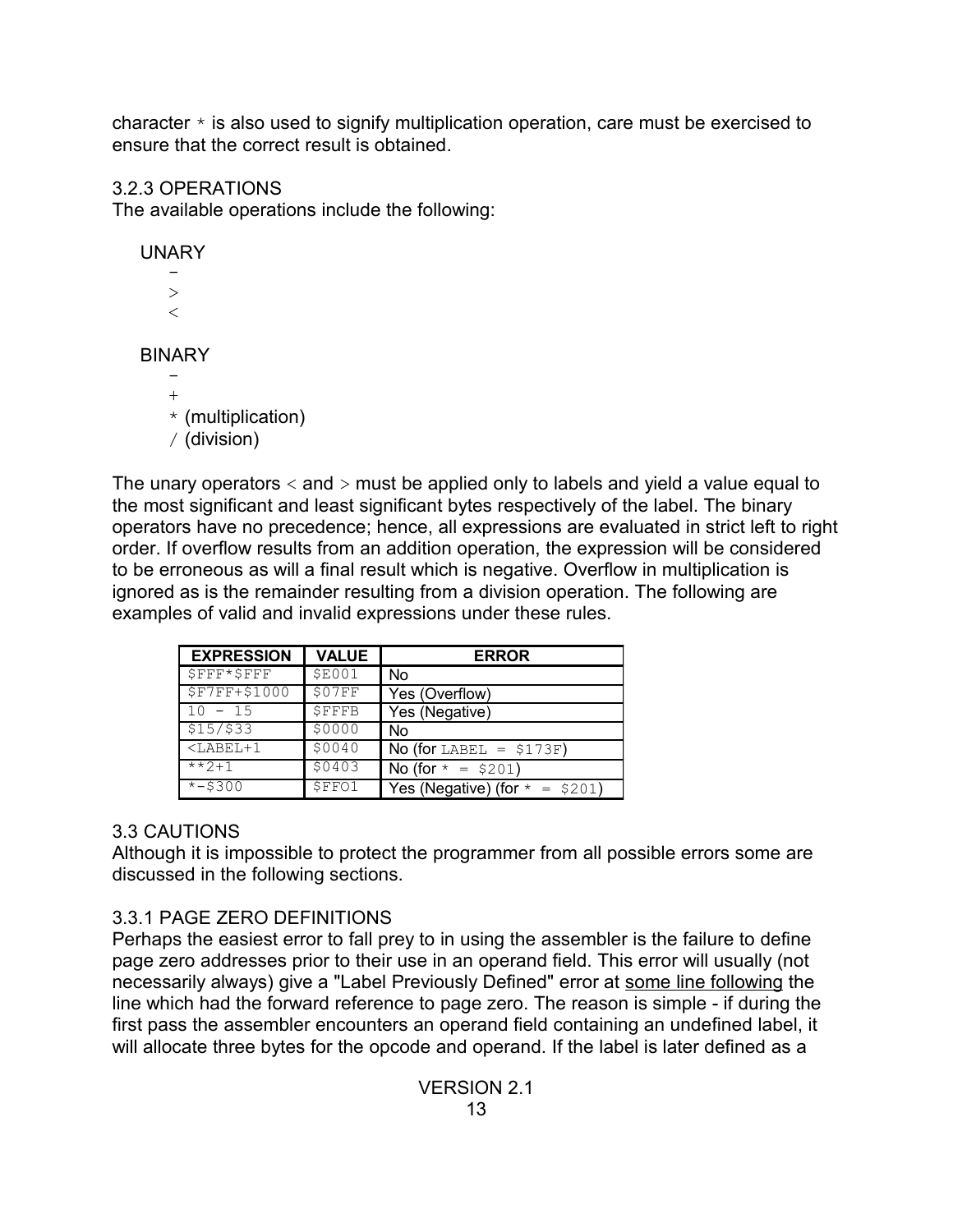page zero address the assembler will allocate only two bytes during the second pass. Subsequent labels will now be off by one and will cause the error message to be generated in all following lines in which labels are defined in terms of the current program counter. The solution is simple - ALWAYS DEFINE PAGE ZERO LABELS AT THE BEGINNING OF THE PROGRAM!

# 3.3.2 PAGE ZERO USAGE

While a program can be assembled for any location, the manner in which page zero usage is defined is important. For programs which are to be executed in the DOS/65 TEA, either of the following two approaches will work (assuming that TEA is defined in the code file!)

## Example 1

```
;first variable definition follows and others
        = 0
\mathsf{D} \mathsf{A} \mathsf{T} \mathsf{A} \qquad \star = \qquad \star + 1;other variable definitions follow as needed
VAR \star = \star +1;the next line is the last variable definition
LAST * = * + 1;now set the program counter for the start of code
  = TEA
;executable code follows
```
Example 2:

```
;first variable definition follows
DATA = 2;other variable definitions follow as needed
VAR = \text{DATA} + 1 \text{ (or } = 3);the next line is the last variable definition
LAST = NXTLST+1 (or =location)
;now set the program counter for the start of code
\star = TEA
;executable code follows
```
The following will assemble correctly but the .KIM file cannot be loaded by MAKECOM.COM.

```
\star = 0
;first variable definition follows and others
DATA .BYT 0
VAR .BYT 38
LAST .BYT $FF
;now set the program counter for the start of code
     = TEA
```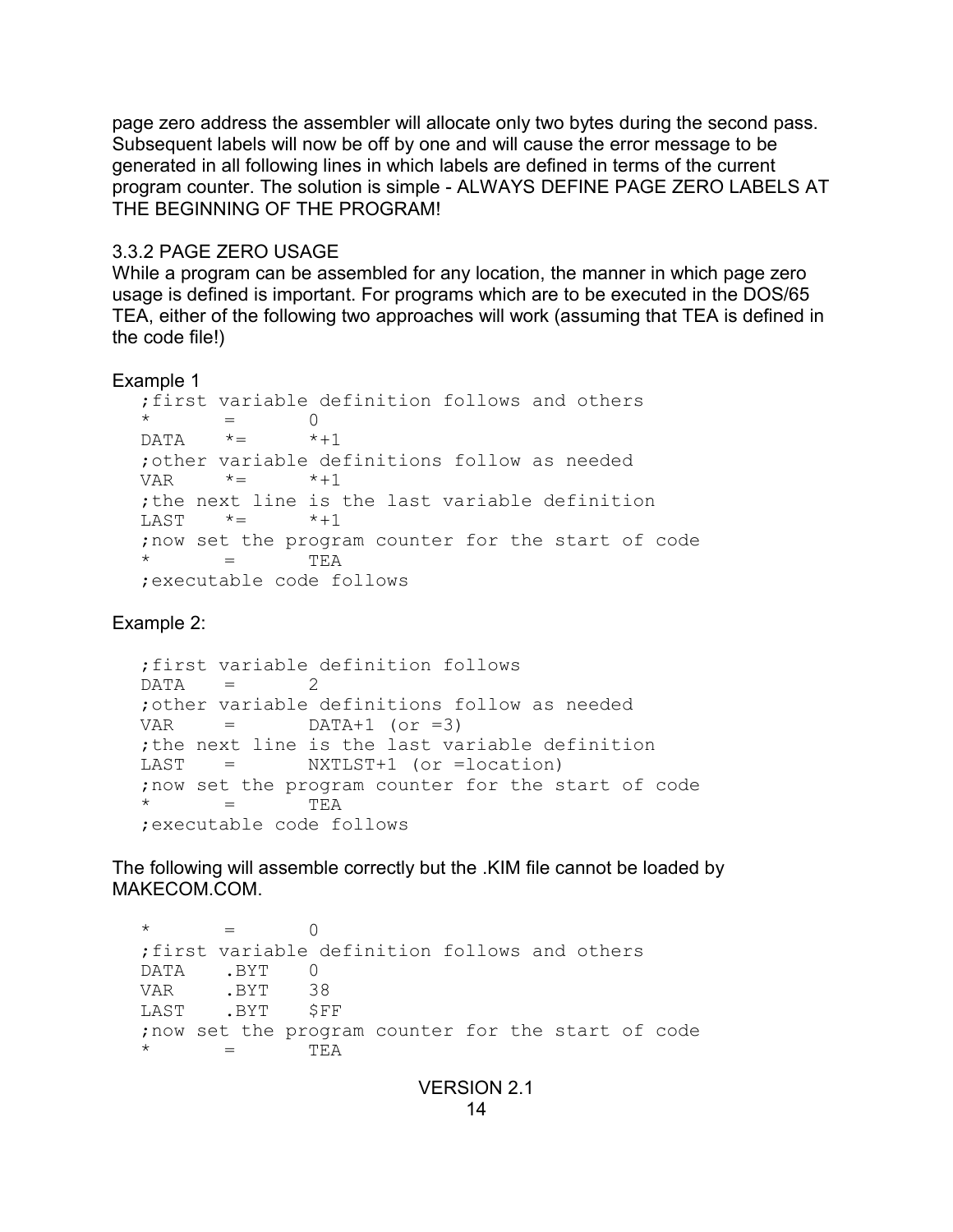;executable code follows

This last approach will not work since the . BYT directive not only defines the location of each label, it also generates data (code) to be loaded at the defined location. MAKECOM. COM will flag that as an error since it cannot create . COM files for any location in page 0 or 1. The first two approaches will work since neither actually generates code.

# 3.3.3 SYMBOL LENGTH

The standard assembler is set to use labels of from one to sixteen characters in length. Before discussing how to configure the assembler for other label lengths, the effects of symbol length must be briefly discussed. Each symbol encountered during the assembly is stored in a table. Each entry requires two bytes for the symbol value and as many bytes as are specified as the maximum to hold the symbol itself.

If the assembler were configured for six character labels, a 16K system with the TEA beginning at \$200 could hold the symbol table, the assembler and the necessary portions of DOS/65 even if as many as 500 symbols were used. If the allowable symbol length is doubled to 12, then only about 300 symbols can be stored. While larger systems will have no problem with long symbol length and large numbers of symbols, such is not the case for 16K systems.

# 3.3.4 ERRORS

If errors are encountered during the assembly, do not attempt to use the KIM file as the data contents and address structure will probably be in error. The KIM file might be loadable either with MAKECOM.COM or DEBUG.COM but the results of executing the erroneous program are unpredictable and potentially disastrous. The error codes listed in the appendix are self-explanatory.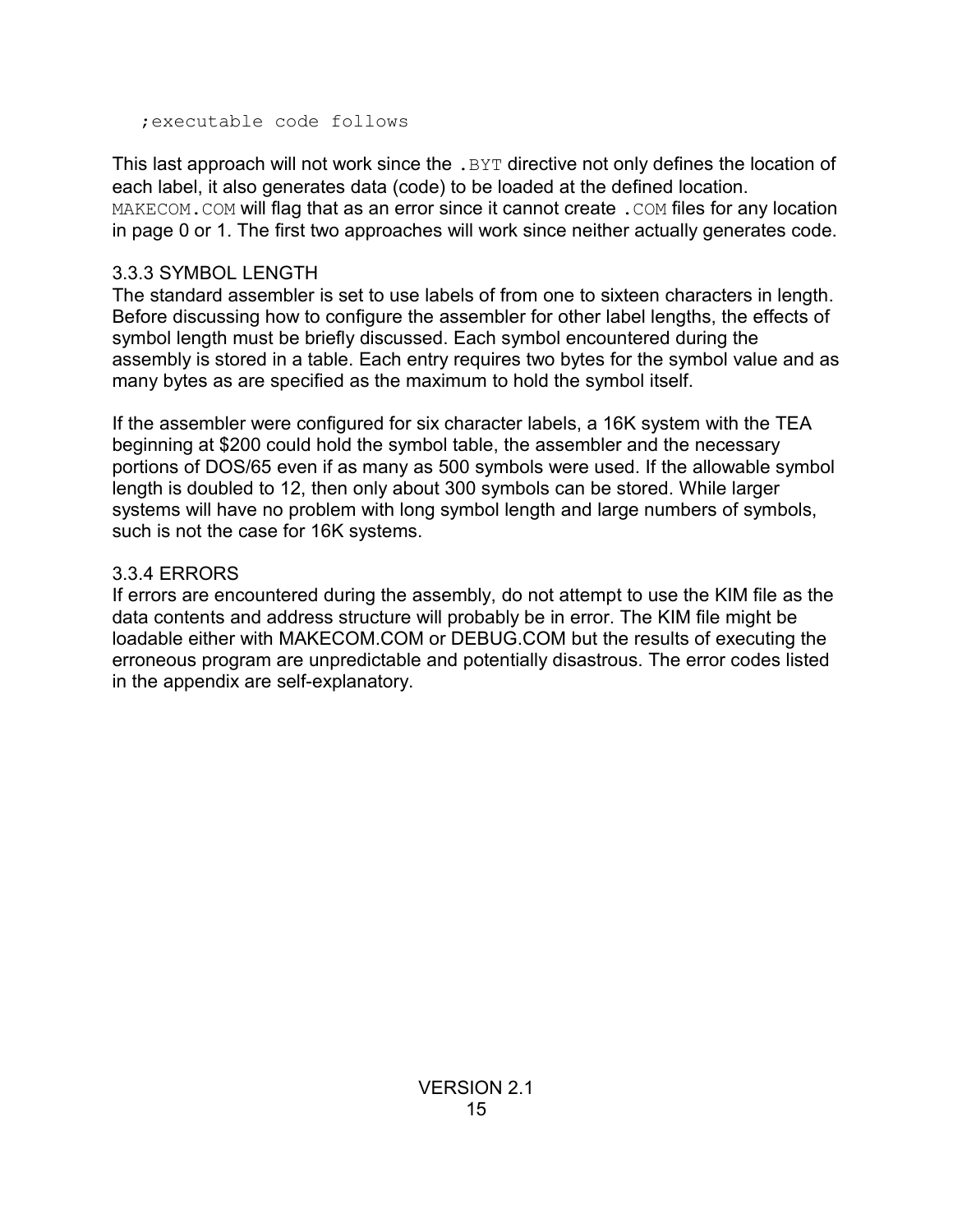# **APPENDIX A - ERROR MESSAGES**

# **NUMBER MESSAGE**

- Undefined Symbol
- Label Previously Defined
- Illegal or Missing Opcode
- Address Not Valid
- Accumulator Mode Not Allowed
- Forward Reference in .BYT or .WOR
- Ran Off End of Line
- Label Does Not Begin with Alphabetic Character
- Label Too Long
- Label or Opcode Contains Non-Alphanumeric
- Forward Reference in Equate or ORG
- Invalid Index Must be X or Y
- Invalid Expression
- Undefined Assembler Directive
- Invalid Operand for Page Zero Mode
- Invalid Operand for Absolute Mode
- Relative Branch Out of Range
- Illegal Operand Type for this Instruction
- Out of Bounds on Indirect Addressing
- A, X, Y, S, and P are Reserved Labels
- Program Counter Negative Reset to O
- Invalid Character Expecting "=" for ORG
- Source Line Too Long
- Divide by Zero in Expression
- Symbol Table Overflow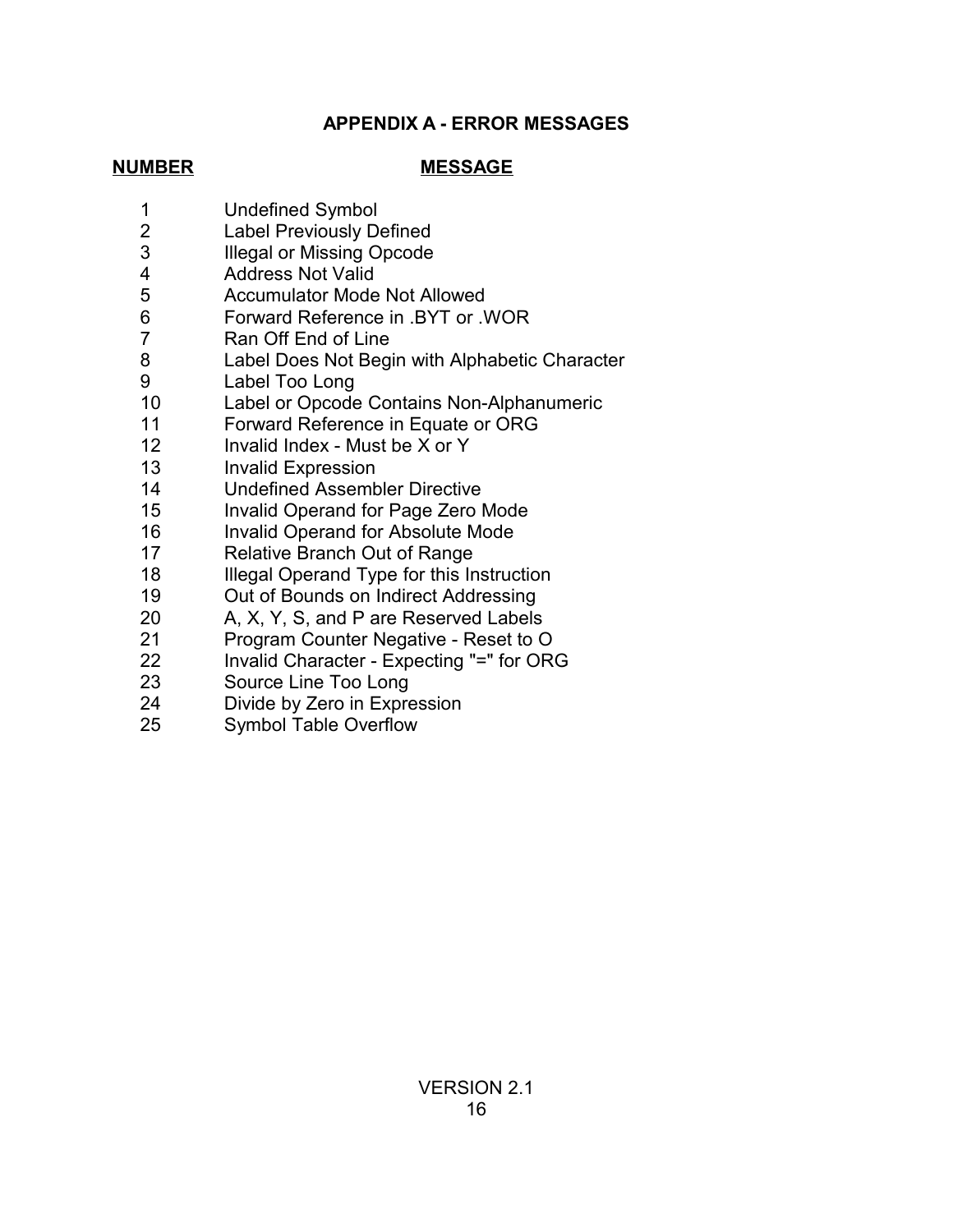# **APPENDIX B - ASSEMBLER VERSION DESIGNATION**

Assembler version designation is coded using the following format:

x.yy-z

- x is a number greater than zero which designates the basic version of the system.
- yy is a number greater than or equal to zero which designates the revision number of the system.
- z is a single letter which designates the TEA location at which the program is designed to be run. Currently assigned designations are

# **DESIGNATOR TEA**

| S | \$200  |
|---|--------|
| P | \$400  |
| A | \$800  |
| т | \$1000 |
| R | \$1400 |
| K | \$2000 |